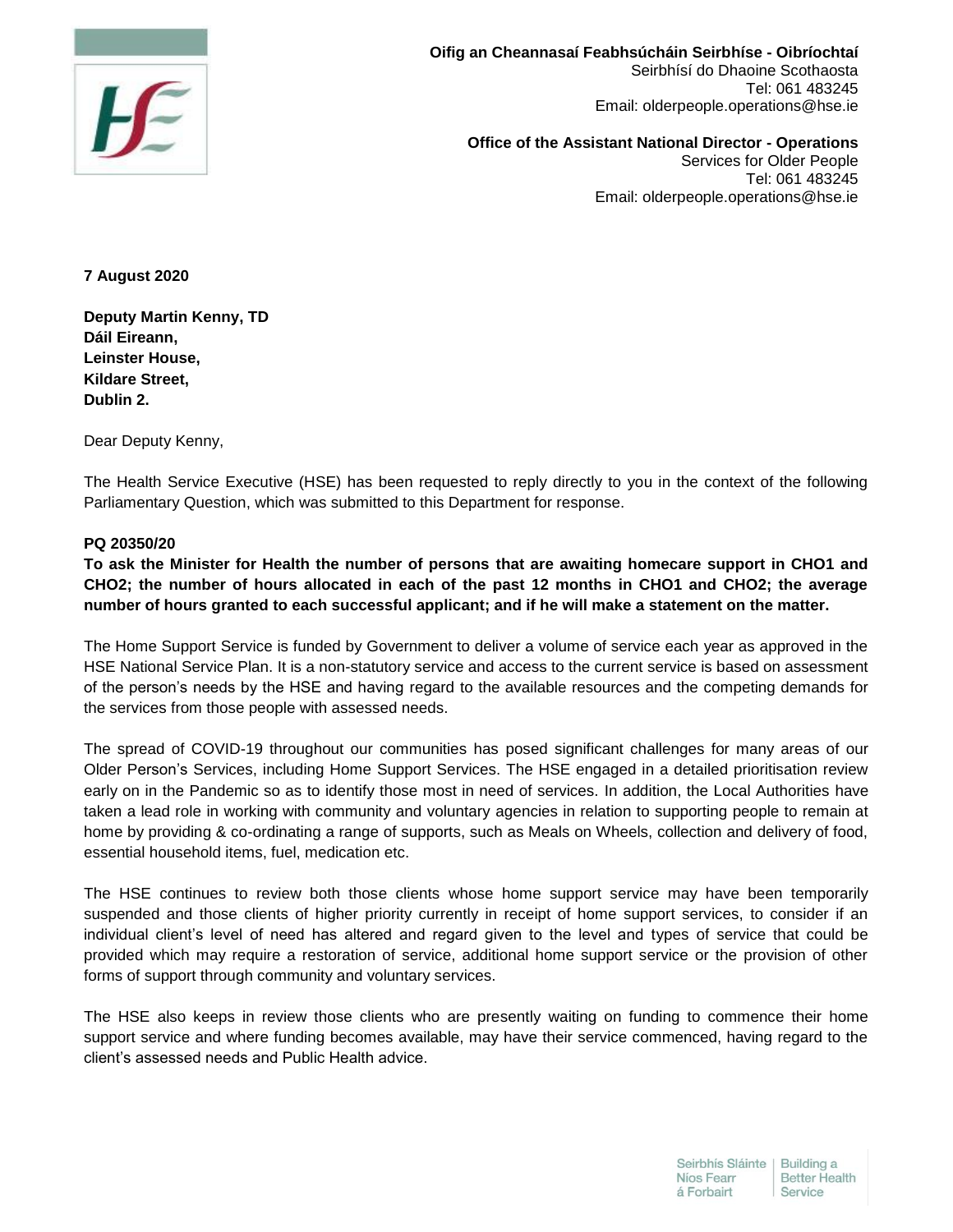As a result of the impact of Covid-19 and the national effort across all Community Healthcare Organisations throughout the country, some aspects of normal monthly reporting have been delayed (with data coverage issues in some areas) therefore available data is preliminary and may be subject to change. In relation to your query regarding CHO1 and CHO2, preliminary data currently available reflects the period to the end of June 2020. As of this date;

**CHO1** - 790,051 home support hours were delivered to 3,969 people with 249 people waiting for funding for new or additional home support.

**CHO2** – 957,401 home support hours were delivered to 6,015 people with 420 people waiting for funding for new or additional home support.

(Please see tables 1 and 2 below for a breakdown of service delivery in this area in 2019 and YTD June 2020, including the average hours delivered in each month.)

As the country moves through the phases of the easing of Government restrictions, the HSE continues to work closely with providers and community staff to identify where service is most required. This is to ensure, insofar as possible, that Home Support Services can continue where needed most. The requirements of physical distancing must be encouraged, supported and maintained so as to keep our staff and service users safe and prevent any further spread of the virus.

As this is an evolving and unprecedented situation, the HSE will keep matters under review and will advise clients and/or family members accordingly. Furthermore, the HSE acknowledges the valuable role of carers and families, home support workers and providers across the services in supporting older people and their care groups throughout this challenging period.

Yours sincerely

\_\_\_\_\_\_\_\_\_\_\_\_\_\_\_\_\_\_\_\_\_\_\_\_\_\_\_\_\_

**Sandra Tuohy Assistant National Director Services for Older People – Operations**